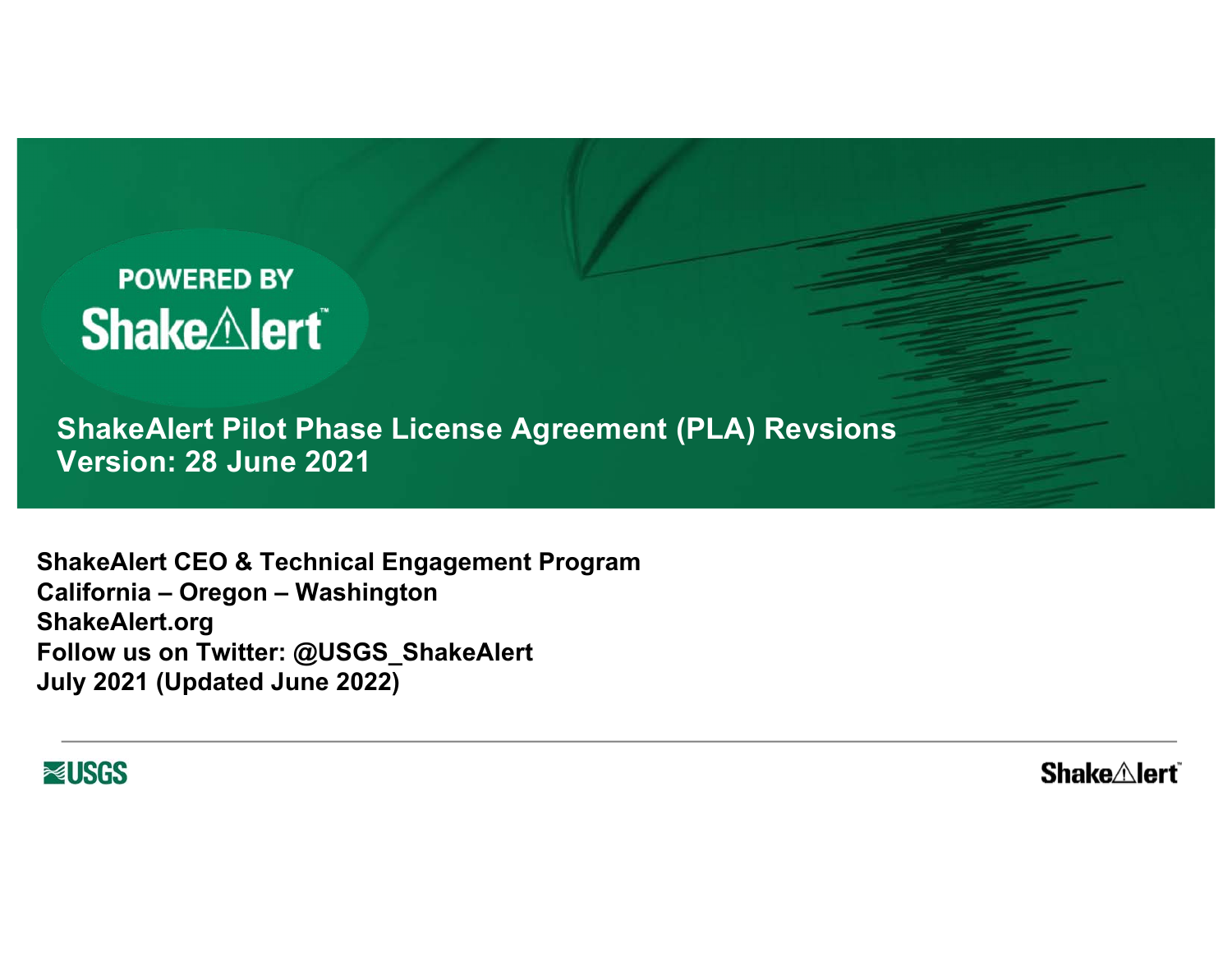# **Differences**



- **UserDisplay**
- Removed "shall" from text
- No guidance on # of ShakeAlert® server connections
- Licensee names were moot
- Infringement on 3<sup>rd</sup> party patent rights
- Indemnification for LtO only
- No Authorization and Consent
- No performance reporting standard



- Earthquake Early Warning Display (EEWDisplay)
- "Will" or "must" replaces "shall" in text.
- Max of 6 ShakeAlert<sup>®</sup> server connections
- Licensee names are public
- Infringement on 3<sup>rd</sup> party IP rights

**New**

- Indemnification for PLA & License to Operate (LtO)
- Authorization and Consent
- Performance reporting standard

## **≈USGS**

### **Shake** Alert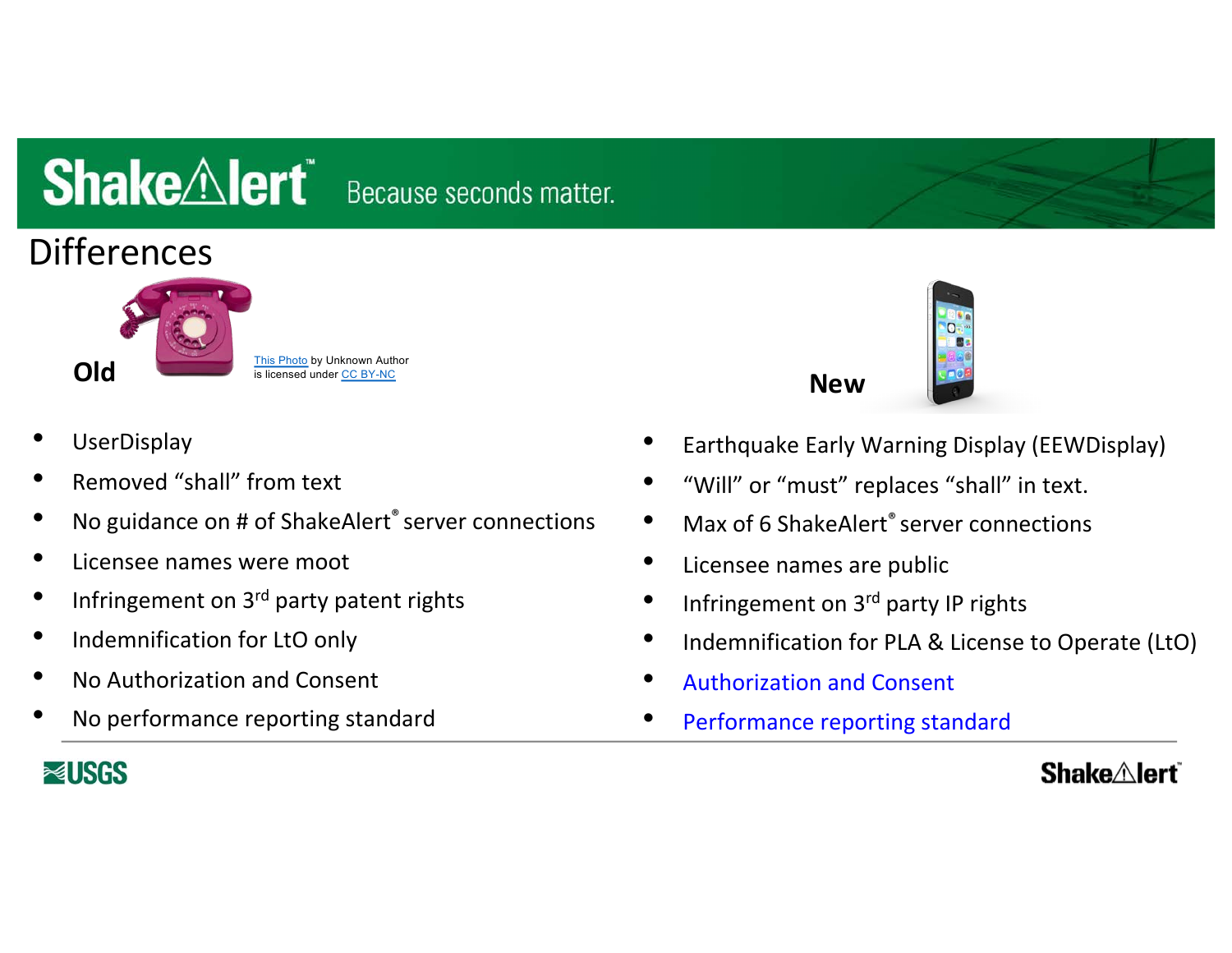Authorization and Consent (A&C)

## What is it?

- Permits US Government (or Licensee to act on its behalf)
	- To use US patents
	- Limits infringement suits against the US to a reasonable royalty
	- Cannot file preliminary injunction against US government

## Why is this added to the license?

- Ensures the ShakeAlert System continues to protect
	- Lives
	- Property

**≈USGS** 

## **Shake** $\triangle$ lert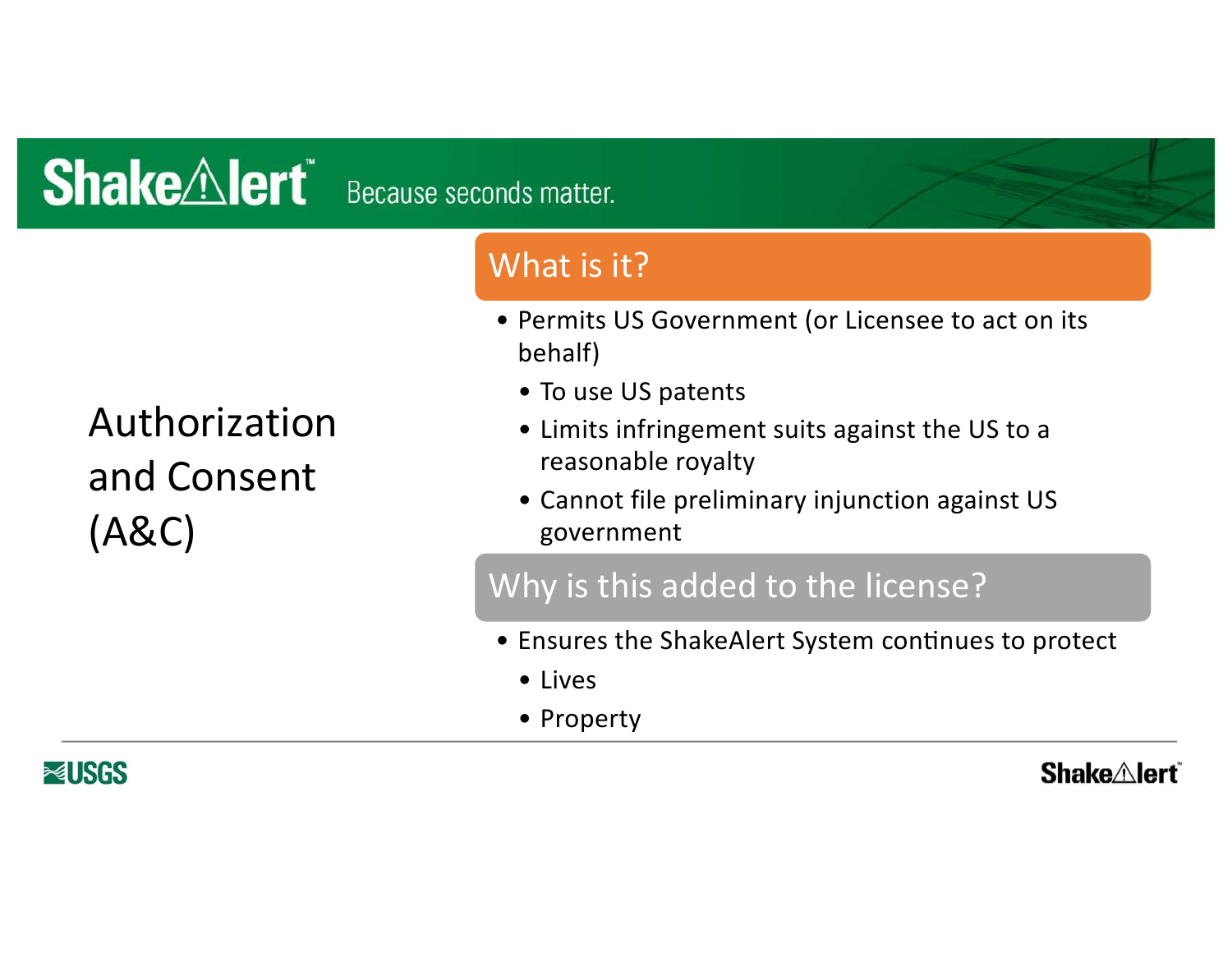| <b>Shake Alert</b> Because seconds matter. |                                                                                                                                 |
|--------------------------------------------|---------------------------------------------------------------------------------------------------------------------------------|
|                                            | 3 <sup>rd</sup> party files patent infringement suit against<br>Licensee under 35 USC 271 and may request for<br>an injunction. |
| How does A&C<br>work?                      | USGS is not involved (unaware). USGS continues<br>to publish ShakeAlert Messages.                                               |
|                                            | Licensee presents A&C to Court. Court invites<br>Department of Justice's (DOJ) involvement                                      |
|                                            | Based on Court decision, case may be moved to<br>Federal Claims Court under 28 USC 1498                                         |
| ≋usrs                                      | <b>Shake Alert</b>                                                                                                              |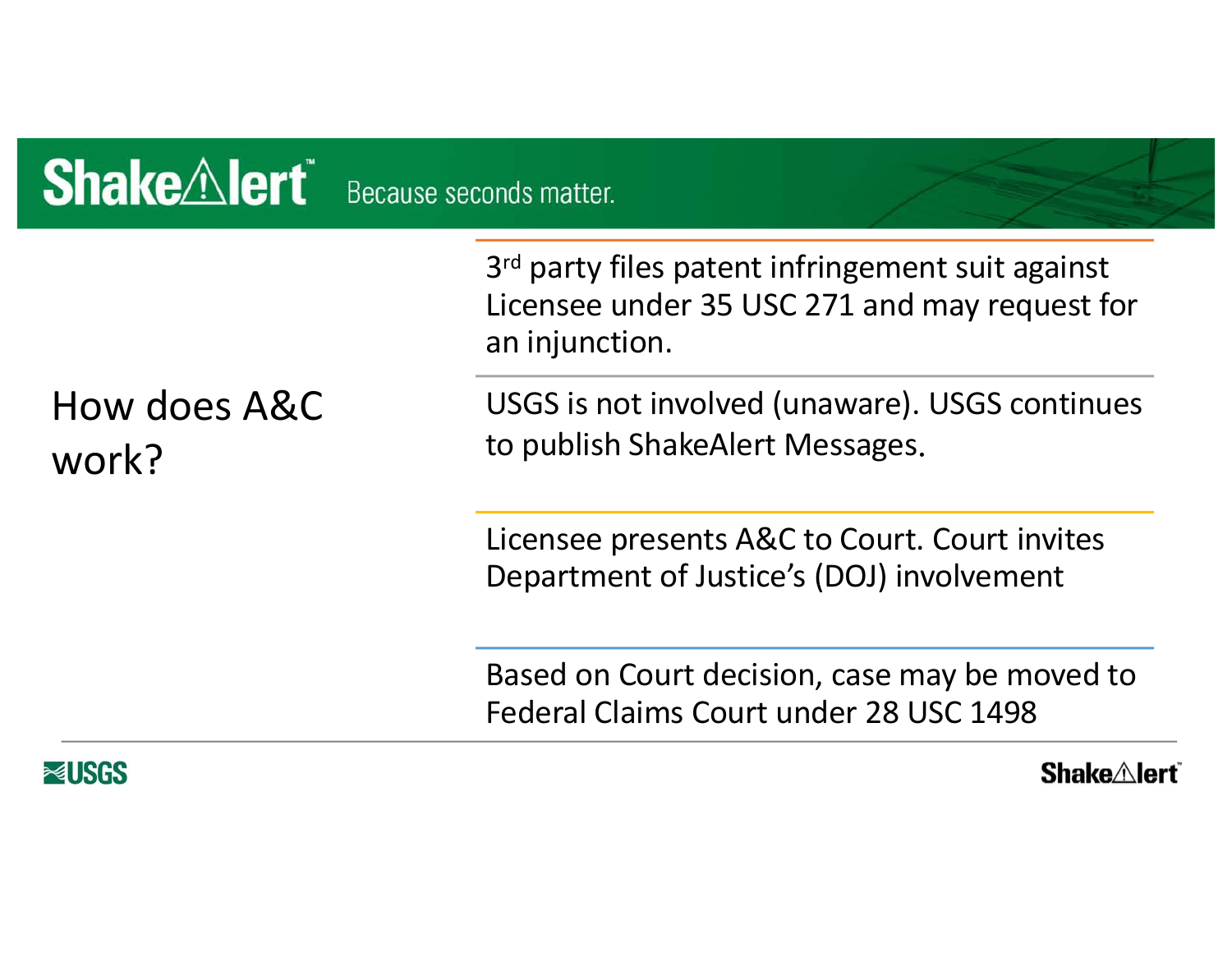How does A&C work? (continued)

At Federal Claims Court, 3<sup>rd</sup> party cannot file preliminary injunction

• Licensee ShakeAlert-powered alert delivery and/or other services continue

Case is between US and 3rd party

Licensee is not part of the case

#### Patent indemnification clause

- US (DOJ) *may* recover costs from Licensee based on final Federal Court decision
	- − Trial fees,
	- − Royalties, etc.
- USGS may terminate license based on
	- − patent infringement or
	- − any breach of contract

**≈USGS** 

#### **Shake** Alert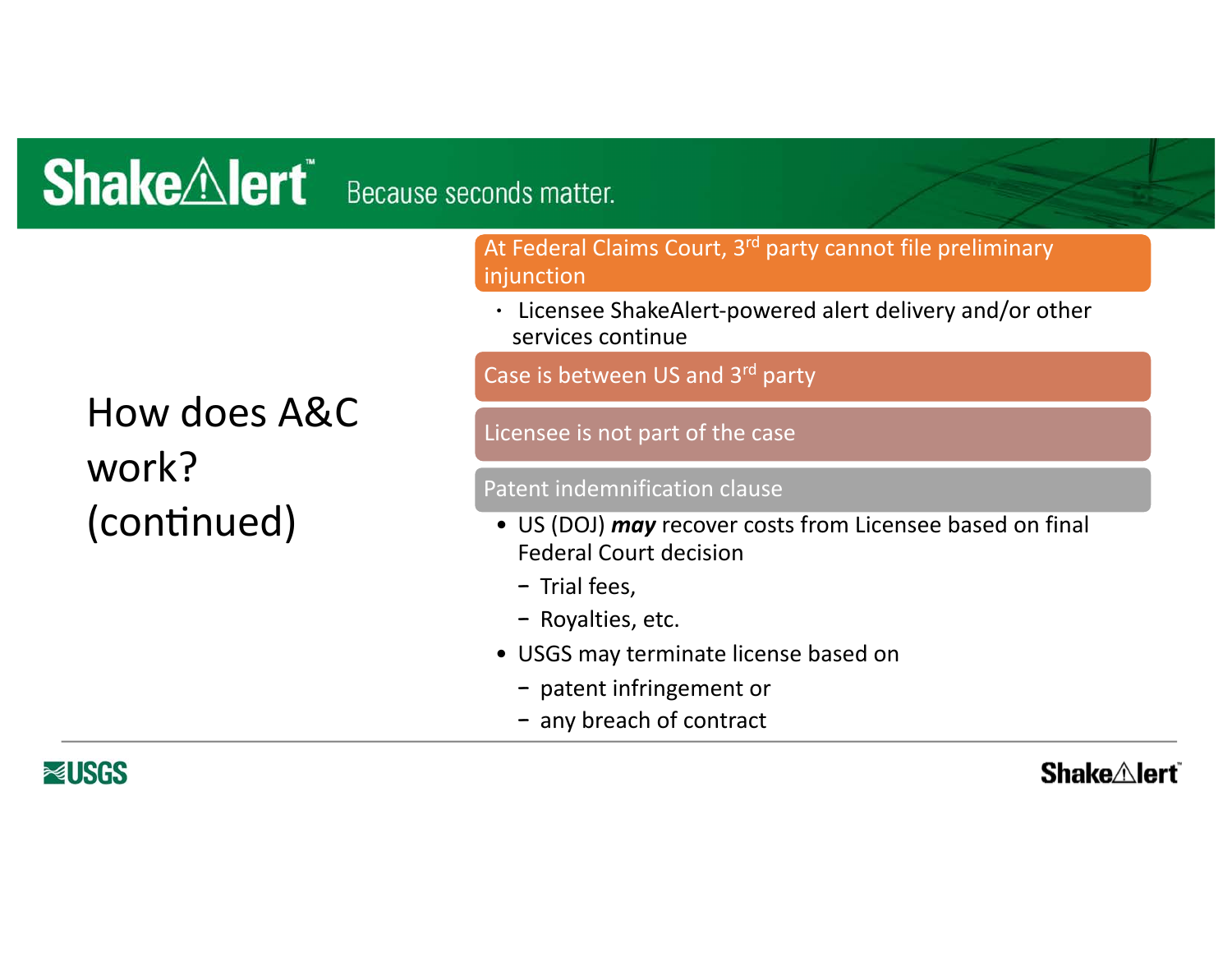# Performance Reporting

#### **Required for alerts delivered**

- Estimated magnitude of 4.0 or larger
- Notification to end users using any modality, such as
	- − cell phones and other personal devices,
	- − sirens,
	- − PA systems in public spaces,
	- − automated systems, etc.

#### **Report content**

- Total number of devices alerted;
- Any notable or unexpected behavior in alert delivery
- Time ShakeAlert Messages were received from USGS servers; and
- Time alerts were delivered to devices in 1 second bins
	- − by mode of delivery: o WiFi™ or cellular



### **Shake** Alert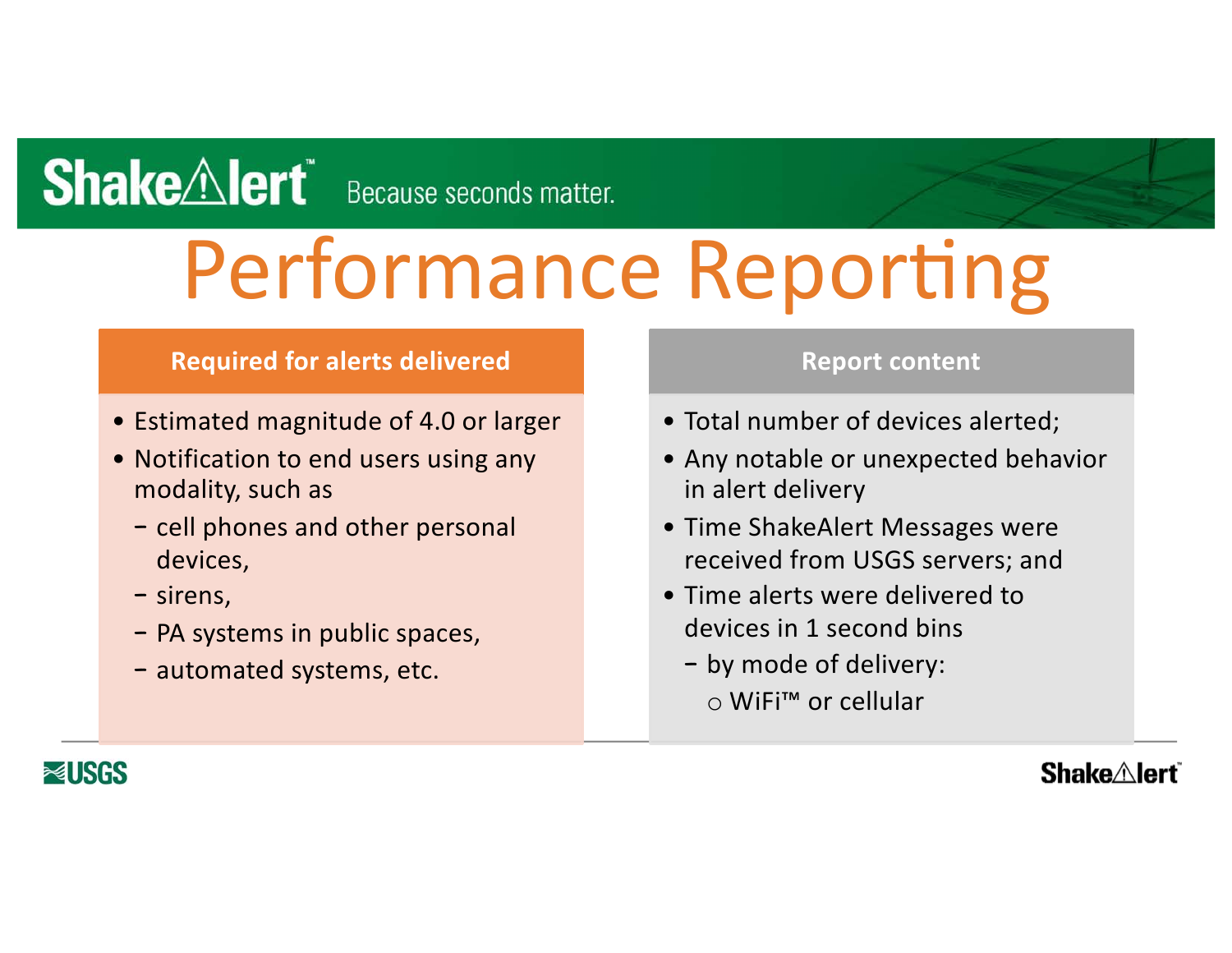



# Questions

**RUSGS** 

**Shake**<sup>*A*</sup>lert